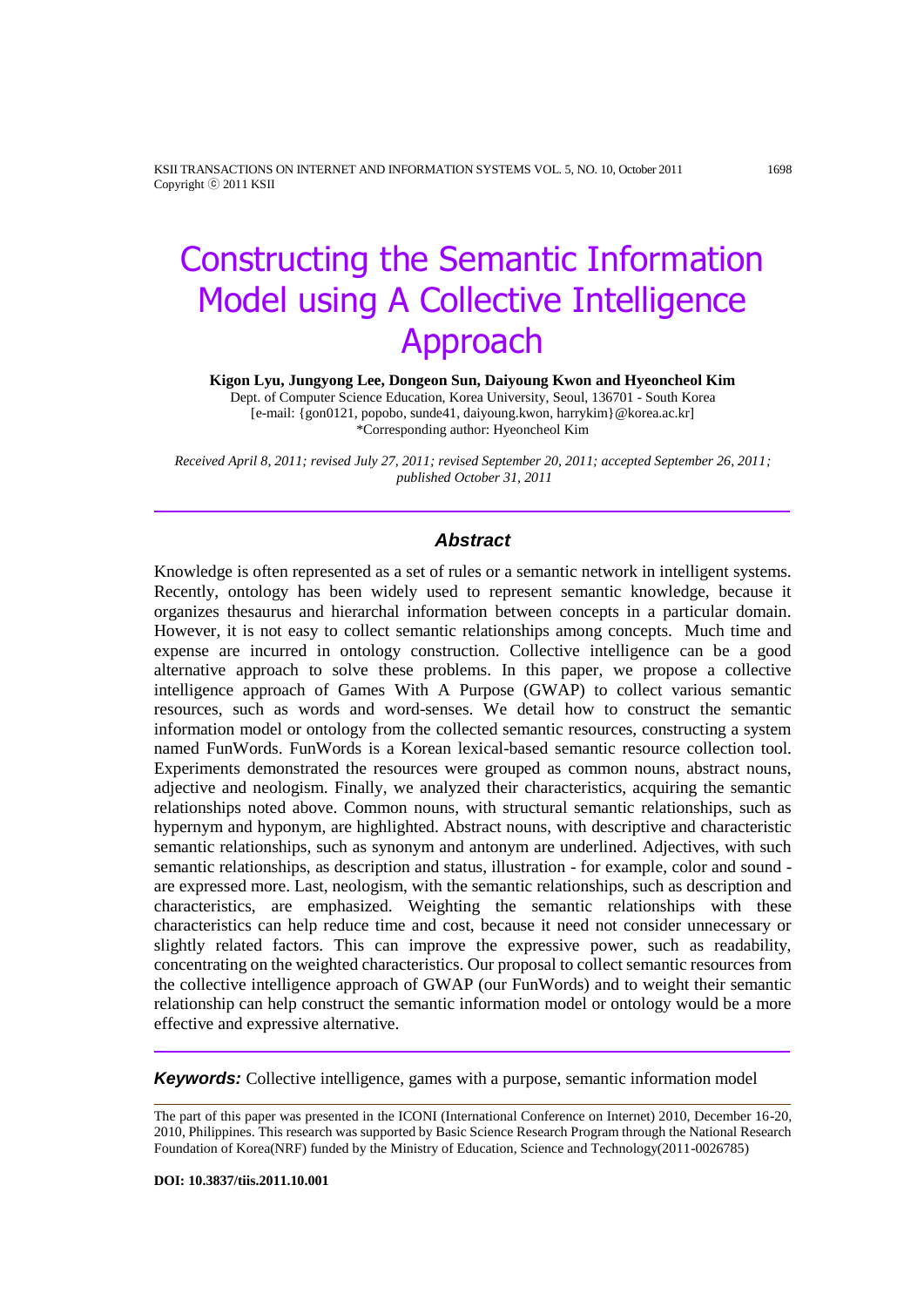# **1. Introduction**

Demands for the process of semantic information are fast growing. Varied research has been performed as computing technology has covered huge information processes. Especially, much research focuses on the information model for presenting semantic information [1].

Generally, semantic representation means that an object, phenomenon and a concept are presented in computing models for a semantic information process [1][2]. Semantic representation can construct a unified information model with structured knowledge, and be able to process semantic information. Traditionally, sematic information is presented with the methods of knowledge representation, such as logic, semantic networks and frame. Lately, however, sematic information is represented based on ontology, a fairly new method [3][4].

Collection of massive semantic resources is very important in constructing the semantic information model [2]. Collected semantic information is able to present a simple description of concepts and relations to other concepts. Furthermore, inference should be possible from presented relations. This collection of semantic resources and construction of the semantic information model has a difficulty; that is, huge amounts of cost and time are consumed, because it should be processed by few experts. In addition, it has limitations of prompt handling of the semantic changes, such as creation of new semantic information, modification and deletion [5].

Much research to collect massive semantic resources based on "*Collective Intelligence*" is progressing to overcome these limitations. Collective intelligence is the knowledge shared by people. Therefore, it can be an alternative method to collect and construct semantic information effectively. However, semantic information from collective intelligence should also require verification by experts, because collective intelligence alone cannot guarantee the accuracy of semantic information.

Luis von Ahn proposed a novel method to collect and construct significant semantic information, "*Games With A Purpose (GWAP)*", through the cross-validation of semantic information gathered from collective intelligence [6]. The ESP Game is a GWAP that encourages user participation, and uses the results as meta tags in image searching systems. These are shown to improve the performance of the search system [6][7]. Verbosity also gathers semantic information, and through cross-validation of the gathered semantic information, verifies semantic resources  $[5][6]$ . However, in these games, evaluations of significance for the collected description and the constructed relation of concepts are not performed. Accordingly, it is hard to prove the effectiveness of collective intelligence.

In this paper, we propose FunWords, a collective intelligence approach to Games With A Purpose (GWAP) FunWords collects various semantic resources as words and word-senses, and constructs the semantic information model or ontology from the collected resources. FunWords, based on collective intelligence, proved to be more effective due to the limitations to the resource collection by the expert-driven-approach. It also applied GWAP to encourage the voluntary participation of many people. The results of FunWords are especially important, reflecting importance of semantic relationships by collective intelligence.

This paper starts by briefly reviewing knowledge databases and collective intelligence. We then introduce the design and implementation of FunWords. Finally, we explain the outline of the contribution in this study.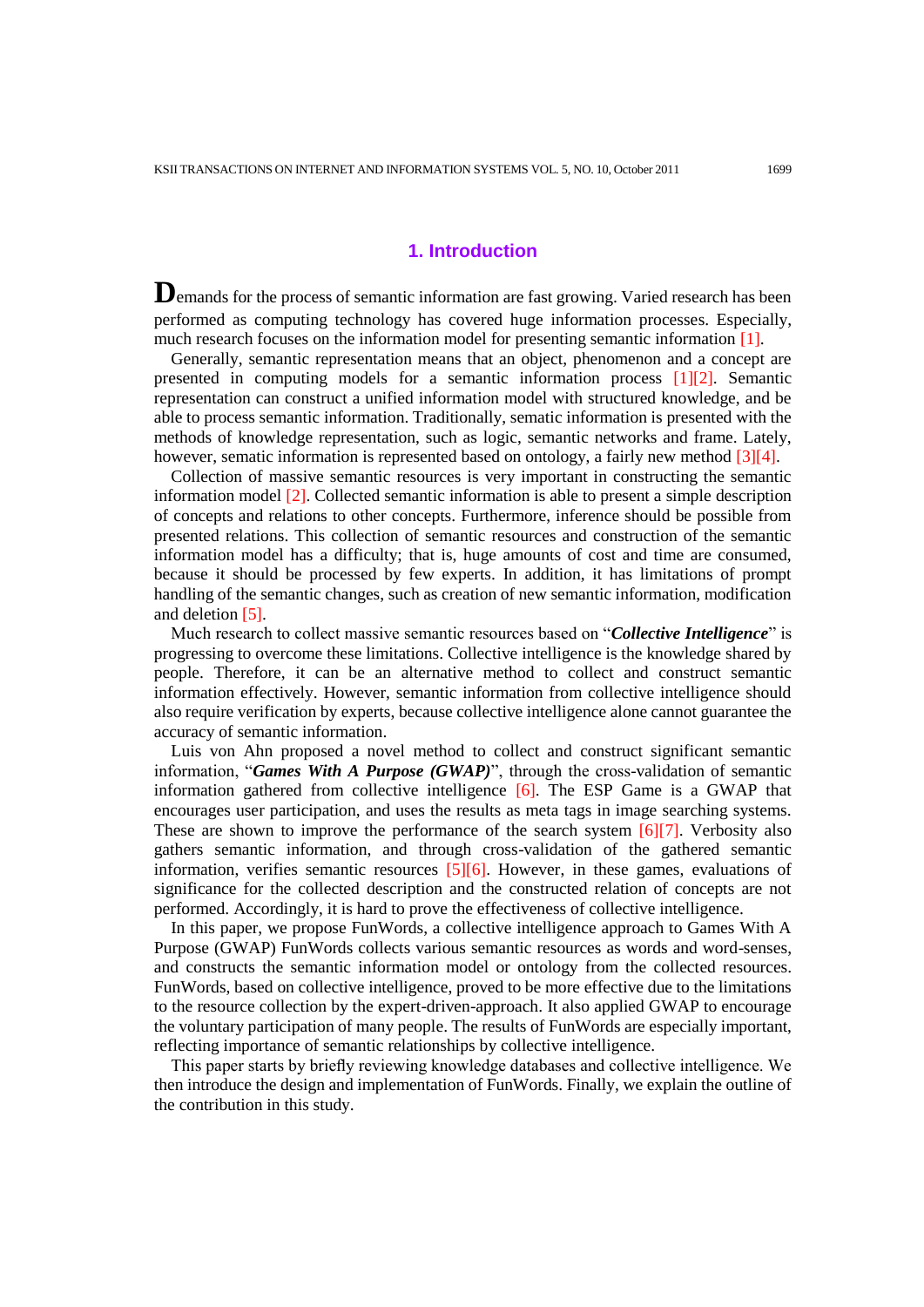# **2. Related Work**

In this section, we introduce knowledge base. We briefly overview a variety of other methods for collecting human knowledge using collective intelligence approaches.

## **2.1. Knowledge Base**

#### **Cyc**

Cyc was the first effort to build a common-sense and comprehensive ontology database aimed to create artificial intelligence able to analogy as humans do. Cyc created a seed database of common-sense knowledge using paid experts. There are assertions, rules and common-sense knowledge created by millions of people in the database. It can generate new rules through analogy. However, there is a limitation to collect a large amount of common-sense by a small number of experts [8].

#### **WordNet**

WordNet is a giant semantic-lexical list that was based on English, and was made to be used in NLP (Natural Language Processing) such as machinery-translation, and various other artificial intelligence areas. WordNet has been consistently expanding since 1985, and the most recent version is WordNet 3.0, is made up of 150,000 words that are divided into 117,000 Synsets and 207,000 word-meaning pairs. Especially, WordNet divides the words into 4 lexical categories: Noun, Verb, Adjective, Adverb; and considering the difference of the semantic relationships for each lexical category, and expresses the semantic relationships for Synset. However, WordNet has a disadvantage of needing 20 years and large amount of expenses as well as manpower to develop WordNet, and is still continuously needed. Aso, there are limitations such as the difficulty to cope and reflect the changes that occur with time [9][10].

## **Wiktionary**

Wiktionary, from the Wikimedia foundation, started as a web-based, multi-language word dictionary that is formed and based on the participation of users. Wiktionary has a purpose of expressing not only explanations to define the words, but also expression of semantic information that is used to understand words, such as thesaurus and phrase books. The advantage of Wiktionary is that it is based on volunteers all across the internet and not experts, so there are no constraints on time, expense and manpower. Also, since the dictionary is formed by many volunteers, a huge amount of semantic information can be formed in a shrot period of time. Furthermore, it is not limited to a specific language, but rather built on many different languages, providing the ability to construct a multi-lingual dictionary. However, it is made for humans, not computers, it has some limits in when incorporating into various artificial intelligence areas [11][12].

#### **2.2. Collective Intelligence**

Human computation aims to solve problems that are hard for computers, by using people power [6][13]. For example, human computation games, also called GWAP (Games With A Purpose), encourage the user to play games and solve computional problems using its results. The GWAP approach has been shown to be widely used in various parts, such as image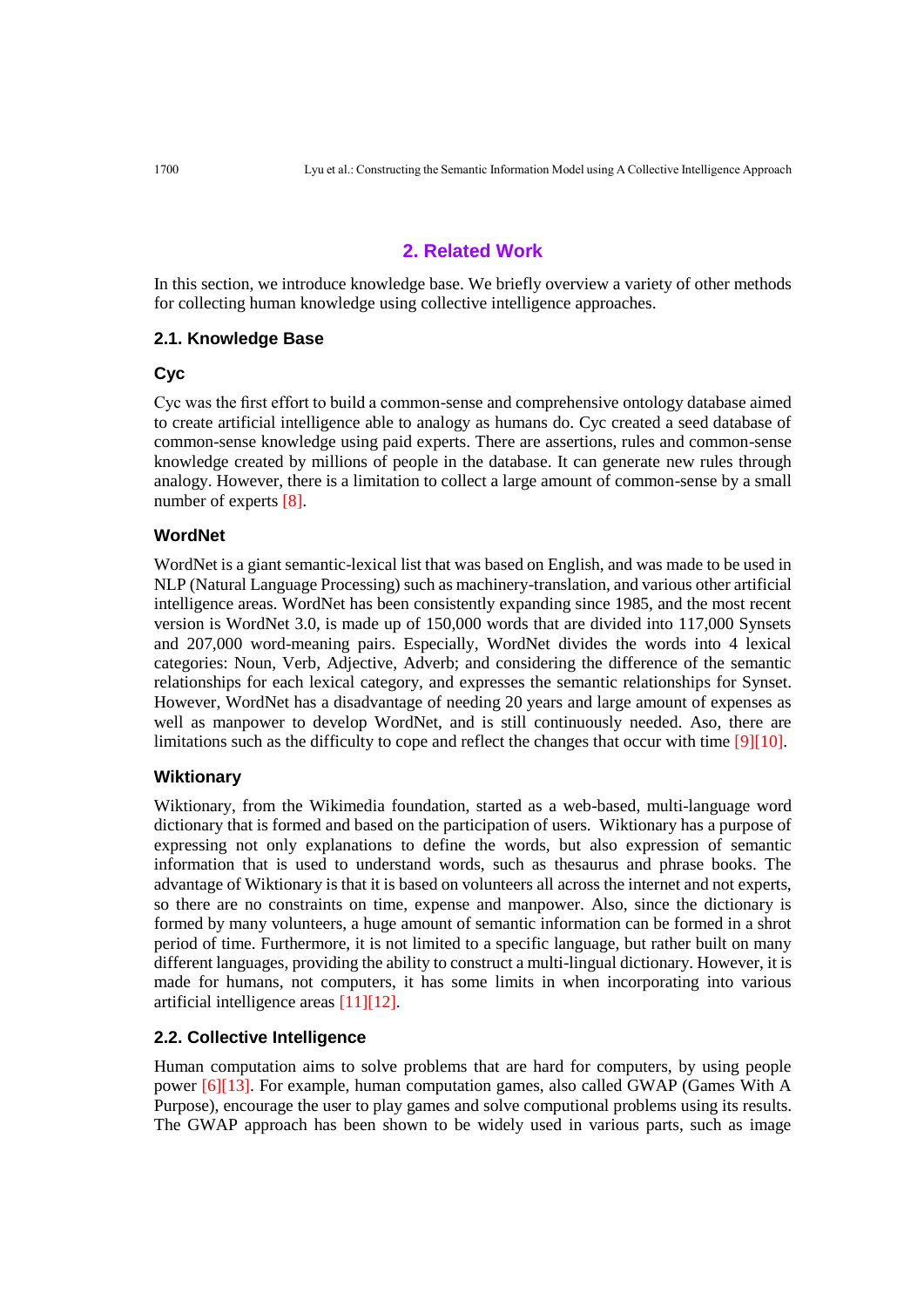tagging [13], music annotation [7] and common-sense collection [5]. These are hard to solve problems using a computational approach.

The GWAP approach adopts three types of matching mechanism to improve the quality of collected knowledge [6]. First, it uses an output-agreement mechanism that matches two user's output in the same input. Second, it uses inversion- agreement that matches one's input and the other's output as the other user's input. Third, it adopts input-agreement that analogizes and matches two user's input about the same output. For example, the ESP game shows the same image to two users then makes them tag the image [14].

#### **ESP Game**

The ESP Game, a famous GWAP game, tags the image by a human. It is played online by two players selected at random. When both players produce the same output within a limited time, they receive some points. One of the GWAP features, such as the ESP Game, uses a side effect of the game. That is, players play the game just for fun, ranking their self-satisfaction. However, the results generated by players can be used to solve many computational hard problems. Especially, the results of the ESP Game contribute to improve performance of image search systems, such as Google [13][14].

## **Verbosity**

Verbosity is a kind of GWAP and collects common-sense knowledge using the inversionagreement matching mechanism. It is played online by two players selected at random; one of the players is chosen as the "Narrator", while the other is the "Guesser". The Narrator explains words that are shown; then, the Guesser chooses the word from the Narrator's hint. The feature of verbosity can create huge facts in a just few weeks, because it is collected by not experts but from the common-sense of many users. However, it can collect meaningless knowledge. It is hard to collect detailed descriptions, because it is played by a user just to score highly [5].

## **PlayCoref**

PlayCoref is a game to extract coreferences. Players annotate a selected coreference in the context. The annotated data is a crucial information based on computer- language and as meta data to analyze coreference learning and test data. Manual annotation requires much time and expense. Hoever, PlayCoref as a type of GWAP can be a method to collect a large volume of coreference annotation. However, PlayCoref is for the purpose of academic development, it is difficult to collect data from a user continuously due to the lack of game elements. Even though, it is a good substitution model for solving computational problems [15].

# **3. FunWords**

FunWords is a Korean-lexical entry based semantic resource collection tool. Fig. 1 depicts the layout of FunWords. FunWords is an online-game designed to be played by multiple players. One player is chosen as the "Describer" while the others are the "Answerers". When the describer makes a crossword puzzle, FunWords collects word-sense, described as descriptions, from the correct answer, which is then solved by multiple random players. We developed such crossword puzzles as they because they effectively collect various meanings of the given word, and can be an educational tool for vocabulary learning.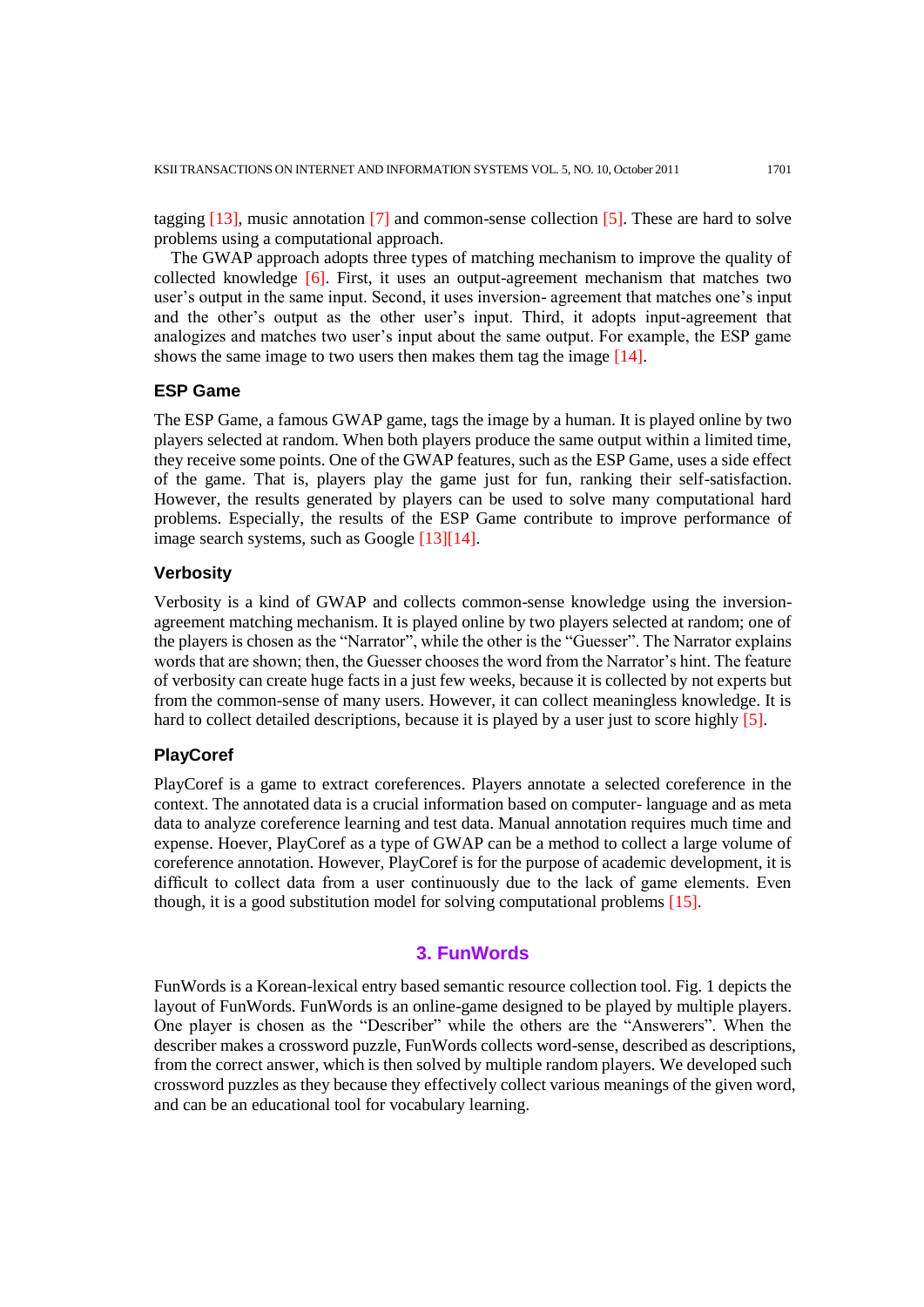

**Fig. 1**. FunWords layout

# **3.1 Mechanisms**

## **Scenario**

The game rules are described as follows. The Describer creates a crossword puzzle in a 10 by 10 grid, with no limit on time. Each word can have a maximum of 11 descriptions, with the Describer earning more points for each description given. The Describer is also given points based on the completeness of the crossword puzzle in the grid, as well as the frequency of the word. FunWords also aids the Describer, by providing a list of standardized words in the corpus. The Answerer plays randomly generated crossword puzzles, asynchronously created by the Describer. The Answerer selects an empty crossword and guesses the word by description. At the end of the game, FunWords gives feedback to the Answerer, on whether or not they chose the right answer. It encourages user participation by implementation of a point system. This gives points whenever the user answers correctly and completes the game quicker than the average playing time.

# **Matching Algorithm**

We use a special matching algorithm in FunWords, in creating and playing the puzzle, to maintain the consistency of results. This is an inversion-agreement matching algorithm that was introduced in GWAP. This algorithm match one's input with the other user's input. That is, we analyze collected word-senses to verify the data collected by collective intelligence by many people who have played the quiz; this consists of word-senses one creates. We obtained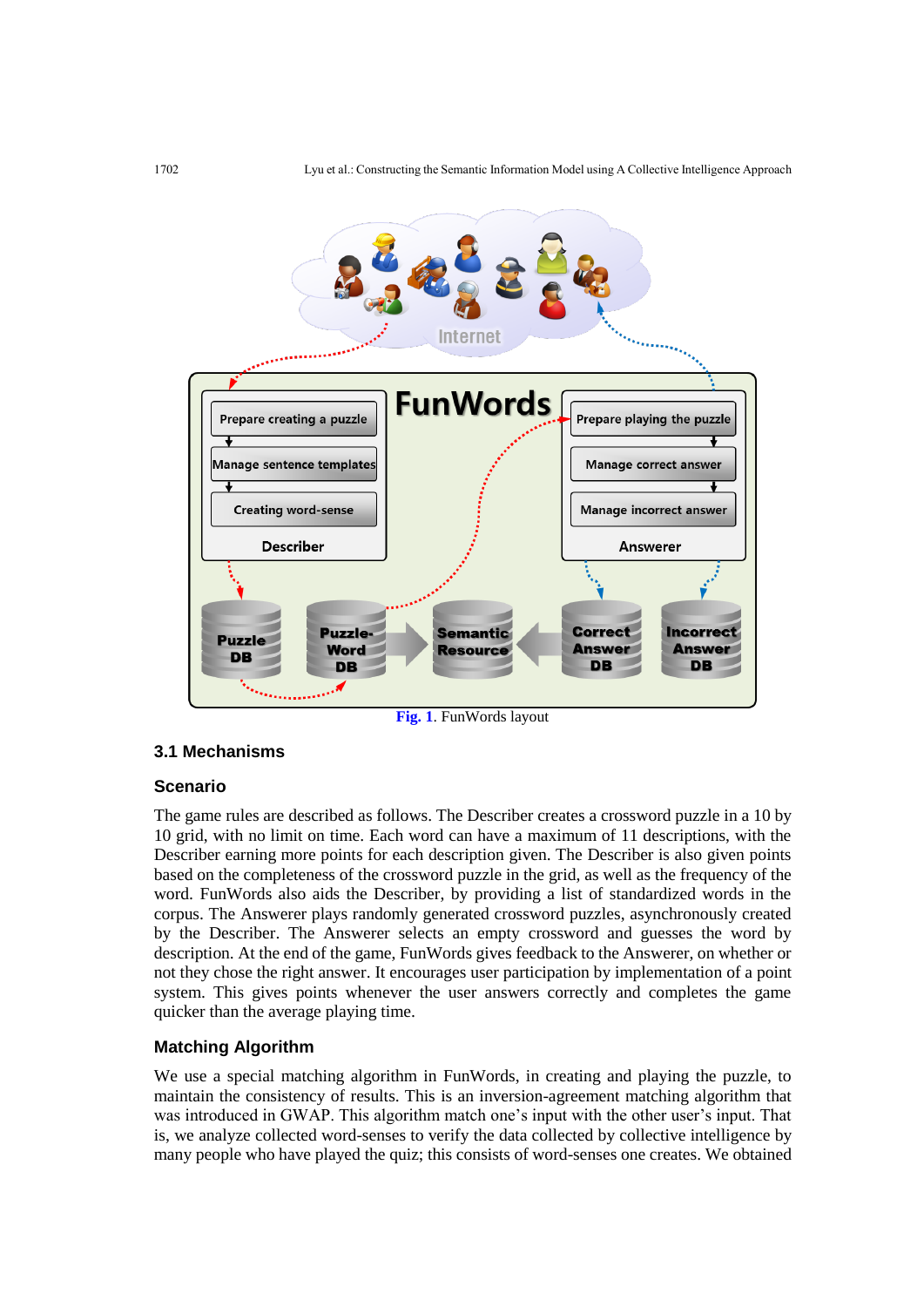word-senses that have to have correctness more than a certain threshold through the inversion-agreement algorithm. The threshold is determined experimentally, but is set to 80% initially.



**Fig. 2**. Inversion-agreement matching algorithm

## **User Roles - Describer**

Anyone can choose to be the Describer. The Describer makes the puzzle in the given 10 by 10 grid, with no limit on time. The crossword can be created at least from one word to however many they feel they can make. More descriptions provided make it easier for the Answerer to provide the correct answer; this results in higher scores to both the Describer and Answerer.



**Fig. 3**. Part of the Describer's screen

**User Roles - Answerer**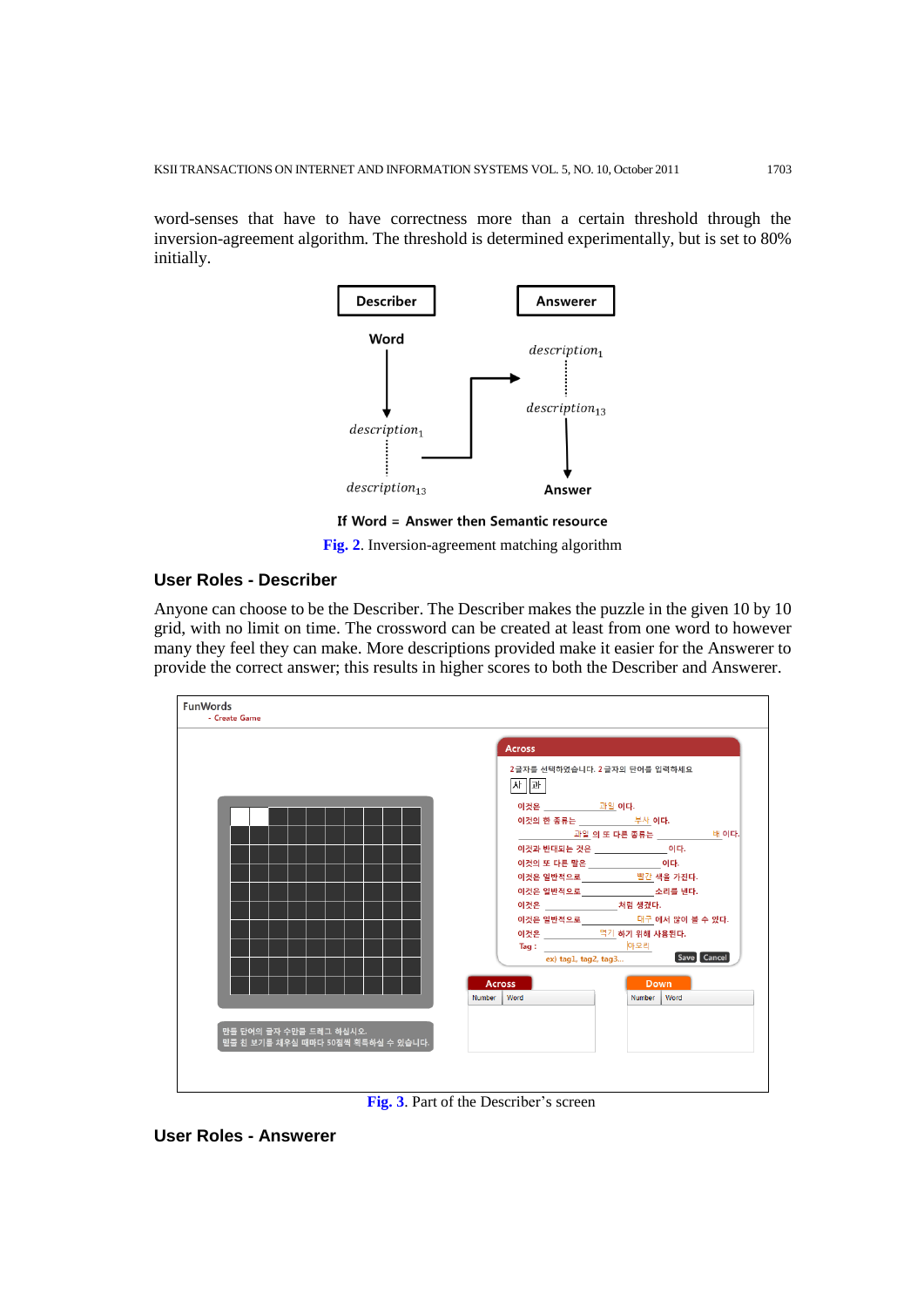The user can play the part of both Describer and Answerer in FunWords. When playing as the Answerer, the user plays a puzzle selected randomly and automatically by the system. Each puzzle has a 5 minute time limit, and the Answerer guesses the word through the descriptions given. The more answers guessed for each word, the word-sense for the word increases in abundance, as well as strengthening the Describer-word relationship.



**Fig. 4**. Part of the Answerer's screen

There is a special area for the Answerer, shown on the left side in **Fig. 4**. The special area has several input fields, where the Answerer is able to provide a rank for each description. In the input field, the Answerers are able to select the top three descriptions that were the most helpful in inferring the word, measuring the semantic relationship of describers on a 1-3scale, later used to analyze the results. It can construct semantic resources consisting of weighted semantic relationships that are never seen in existing references, such as a dictionary or thesaurus.

# **3.2 Sentence Templates**

As mentioned before, FunWords adopts 11 sentence templates, because if the system allows the Describer to use free templates, it would generate more computational problems. We developed 10 sentence templates to analyze the relationships among words automatically, and a tag to collect other relationship information to interpret the results from FunWords into semantic resources [2].

The 11 sentence templates are divided into 4 large categories. Hierarchical category that can be used to explain the interactions between the words, Thesaurus category that can explain the semantic relatedness, Feature category that explains the characteristics of the target, as well as Tag which is semantically related to another word or concept. Many earlier studies were referred in order to build the semantic relationships shown above [16][17][18]. Especially, the general semantic relationship study results as well as semantic relationship used in WordNet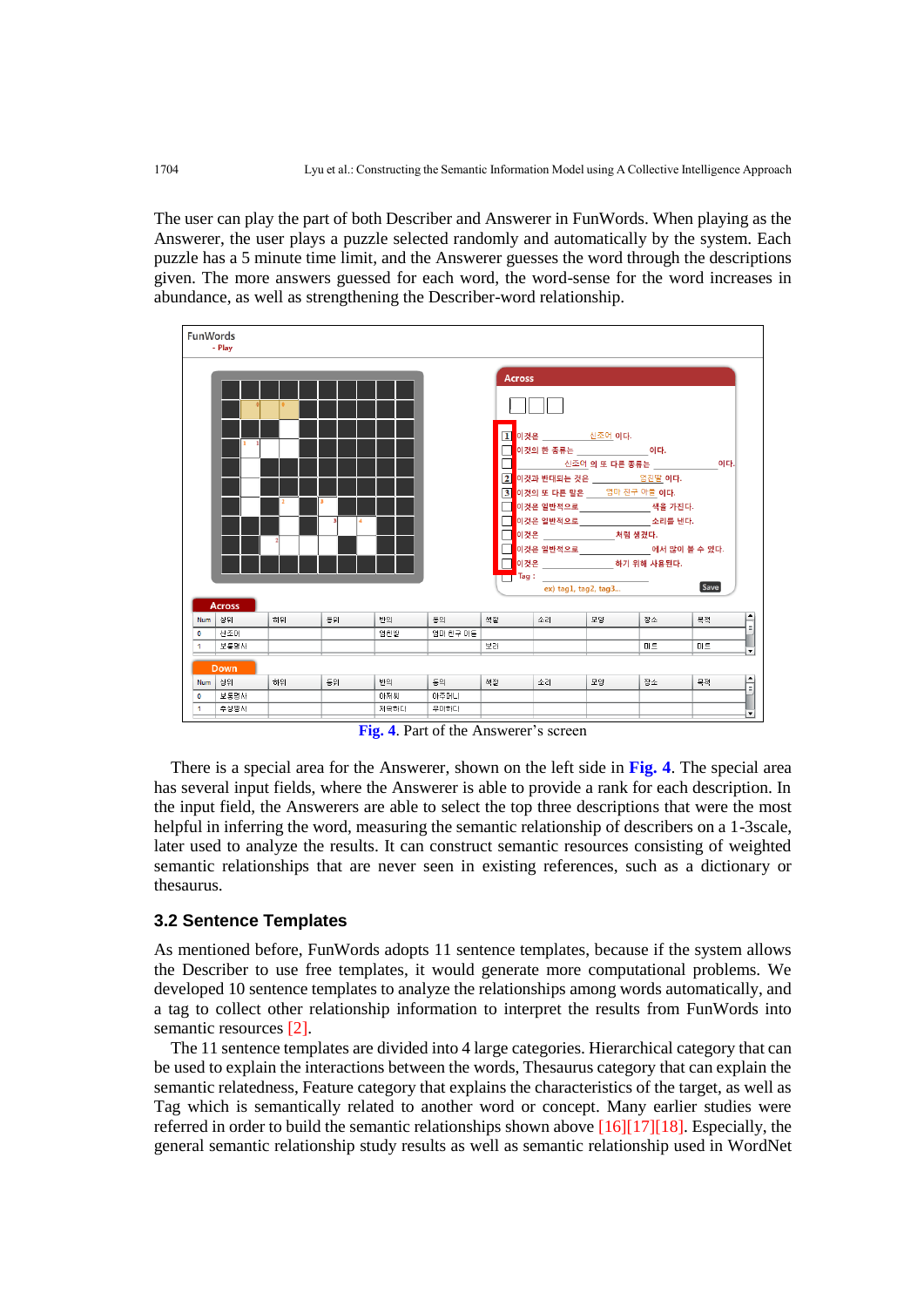and Verbosity was analyzed. The results showed that there were many relationships, but found that there was a relationship that was used often depending on the target and domain, and provided important information when defining the target. Especially, there were techniques that divided the words into 4 lexical categories and describing other semantic relationships depending on the lexical category. In addition, many researches point to hyperonymy, hyponymy, meronymy, synonymy and antonymy as the most important relationships [9][10].

For this, the current study utilized previous studies to categorize 5 kinds of basic semantic relationships into 2 large categories, and defined semantic relationships that expressed the characteristics of the target. Tag relationship was first defined to add or revise semantic relationships, but experiment results showed that it provided similar information to Tag Cloud. Therefore, we studied the importance of semantic relationships other than tag that were made into a template, and the semantic relationships divided by lexical categories.

Our implementation currently uses the following templates:

#### **Allows for hierarchical categorization**:

| It is  | ( <i>Hypernym</i> ) |
|--------|---------------------|
| It has | (Hyponym)           |
|        |                     |

# **Provides information about the thesaurus of a word**:

| is a kind of it.      | <i>(Coordination)</i> |
|-----------------------|-----------------------|
| It is the opposite of | ( <i>Antonym</i> )    |
| It is the synonym of  | (Synonym)             |

#### **Provides information about the features of a word**:

| It looks like .                 | ( <i>Mimetic</i> ) |
|---------------------------------|--------------------|
| It sounds .                     | (Onomatopoeia)     |
| It is typically _______ color.  | (Related color)    |
| It is typically in______.       | (Related domain)   |
| It is typically use for ______. | (Related purpose)  |

**Collects related words**: For example, "keyboard mouse monitor" was a clue for the word "computer". The clues were collected, and archived.

\_\_\_\_\_\_\_\_\_\_. (*Tags*)

#### **3.3 Representation**

FunWords is not also for just collecting word-sense but for annotating the relationship between the words, and building metadata to construct the ontology, in an RDF format. As mentioned before, we converted the structured word-sense collected by 11 sentence templates to an RDF-triple, then presented it using XML.

For an illustrative example, the results for the word "puppy" during the experimental period are provided below **Table 1**. **Table 2** is another representation of **Table. 1** converted into RDF-triple format. **Fig. 5** is a representation of **Table 2** in semantic networks.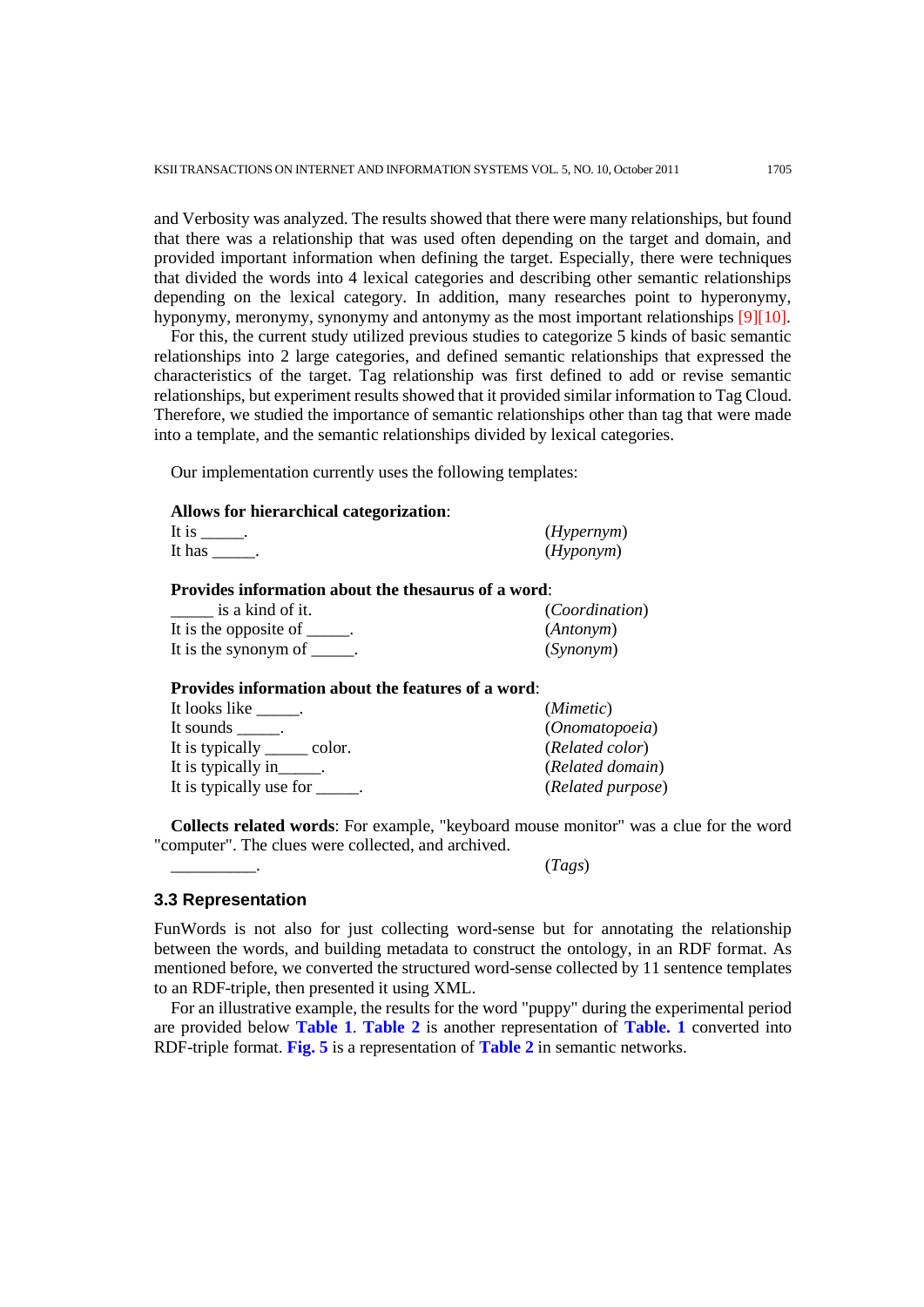|  | Table 1. Results for the word "puppy" |  |  |  |
|--|---------------------------------------|--|--|--|
|--|---------------------------------------|--|--|--|

| <b>Puppy</b>                                |
|---------------------------------------------|
| It is $a$ /an <i>animal</i> .               |
| It has a/an <i>Maltese</i> .                |
| <b>Rabbit</b> is a kind of animal.          |
| It is the opposite of <i>cat</i> .          |
| It is the synonym of <i>whelp</i> .         |
| It sounds <i>bowwow</i> .                   |
| It is typically in <i>animal hospital</i> . |
| tags; Golden retriever, Bulldog, etc.       |
|                                             |

**Table 2**. RDF-Triple format of the result

| <b>Subject</b> | <b>Predicate</b> | Object                          |  |  |
|----------------|------------------|---------------------------------|--|--|
|                | is $a / an$      | animal                          |  |  |
|                | has $a / an$     | Maltese                         |  |  |
|                | coordination     | rabbit                          |  |  |
|                | the opposite of  | cat                             |  |  |
| Puppy          | the synonym of   | whelp                           |  |  |
|                | Sounds           | bowwow                          |  |  |
|                | is typically in  | animal hospital                 |  |  |
|                | tags             | Golden retriever, bulldog, etc. |  |  |



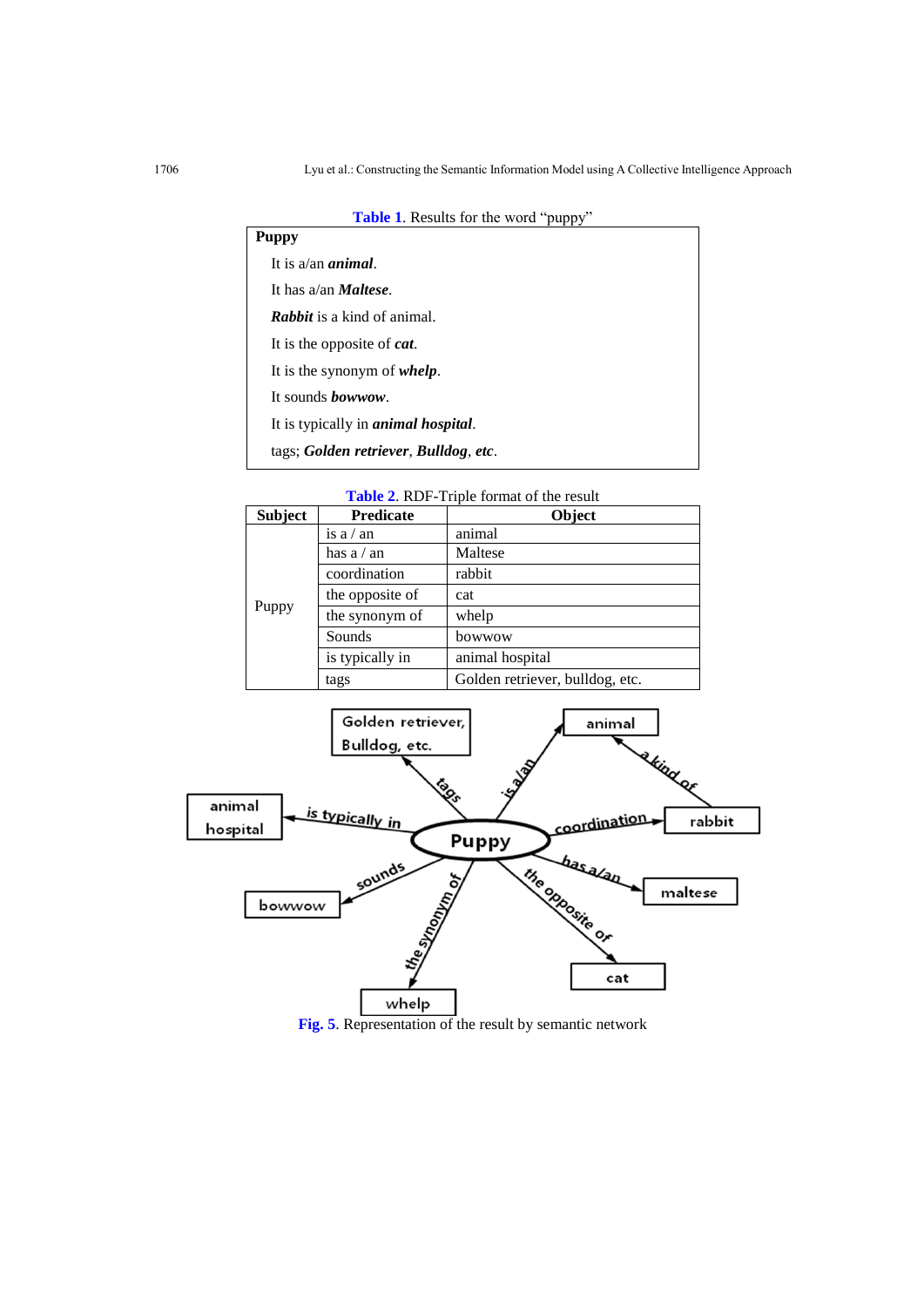# **4. Experiments**

#### **4.1 Experimental Data**

We collected evidence showing that FunWords is fun to play and that people provide correct word-senses while playing to certify the semantic relationships between the words and the word-senses. We present results from college students to give a sneak preview of FunWords, as the game has not been formally released to the public. Twenty students played the game over a one week period, generating 154 word-senses. **Table 3** describes the statistics of collected word-senses. As shown in **Table 3**, the results can be classified into six groups, but only four of the six groups were used: common nouns, abstract nouns, adjectives and neologisms. The number of word-sense of verbs and adverbs were not used, since both had little statistical meaning.

| <b>POS(Part of Speech)</b> |                | # of sense |
|----------------------------|----------------|------------|
| Noun                       | Common nouns   | 74         |
|                            | Abstract nouns | 15         |
| Verb                       |                | 3          |
| Adjective                  |                | 21         |
| Adverb                     |                | 2          |
| Neologism                  |                | 38         |
| <b>Total</b>               |                | 154        |

**Table 3**. Statistics of collected word-senses

## **4.2 Experimental Results and Analysis**

We analyzed the rank of descriptions that were assessed by Answerers on a 1-3 scale to estimate the semantic relationships among collected word-senses and words. We collected 154 words, with a 77% correct rate. Correct rates refer to the percentage of answerers who answered the questions correctly among the total number of answerers. 95 words were extracted from the results when the threshold was set to 70%. The number of words extracted would have been too small if we applied the threshold. Thus, we used all collected words for analysis. Collected word-senses can be divided into four groups: common nouns, abstract nouns, adjectives and neologisms. **Table 4** gives the results.

| <b>Table 4.</b> Analysis results of semantic relationship for each group (The importance rank / the average of |  |
|----------------------------------------------------------------------------------------------------------------|--|
| 3 scales)                                                                                                      |  |

| <b>Semantic</b><br><b>Relationships</b> | <b>Common nouns</b> | <b>Abstract Nouns</b> | <b>Adjective</b> | <b>Neologism</b> |
|-----------------------------------------|---------------------|-----------------------|------------------|------------------|
| <b>Hypernym</b>                         | 2/2.08              | 3/1.30                | 4/1.63           | 2/2.04           |
| <b>Hyponym</b>                          | 3/2.06              | 4/2.25                | 5/1.33           | 6/1.58           |
| Coordination                            | 7/1.40              | 5/1.33                | 6/1.13           | 5/1.67           |
| Antonym                                 | 4/2.12              | 1/2.91                | 2/2.44           | 1/2.30           |
| <b>Synonym</b>                          | 1/2.22              | 2/1.93                | 1/2.53           | 3/2.02           |
| <b>Mimetic</b>                          | 6/2.06              | 6/1.50                | 3/2.11           | 10/0.00          |
| Onomatopoeia                            | 9/1.89              | 9/0.00                | 7/1.00           | 9/1.00           |
| <b>Related color</b>                    | 8/1.69              | 9/0.00                | 10/0.04          | 8/1.33           |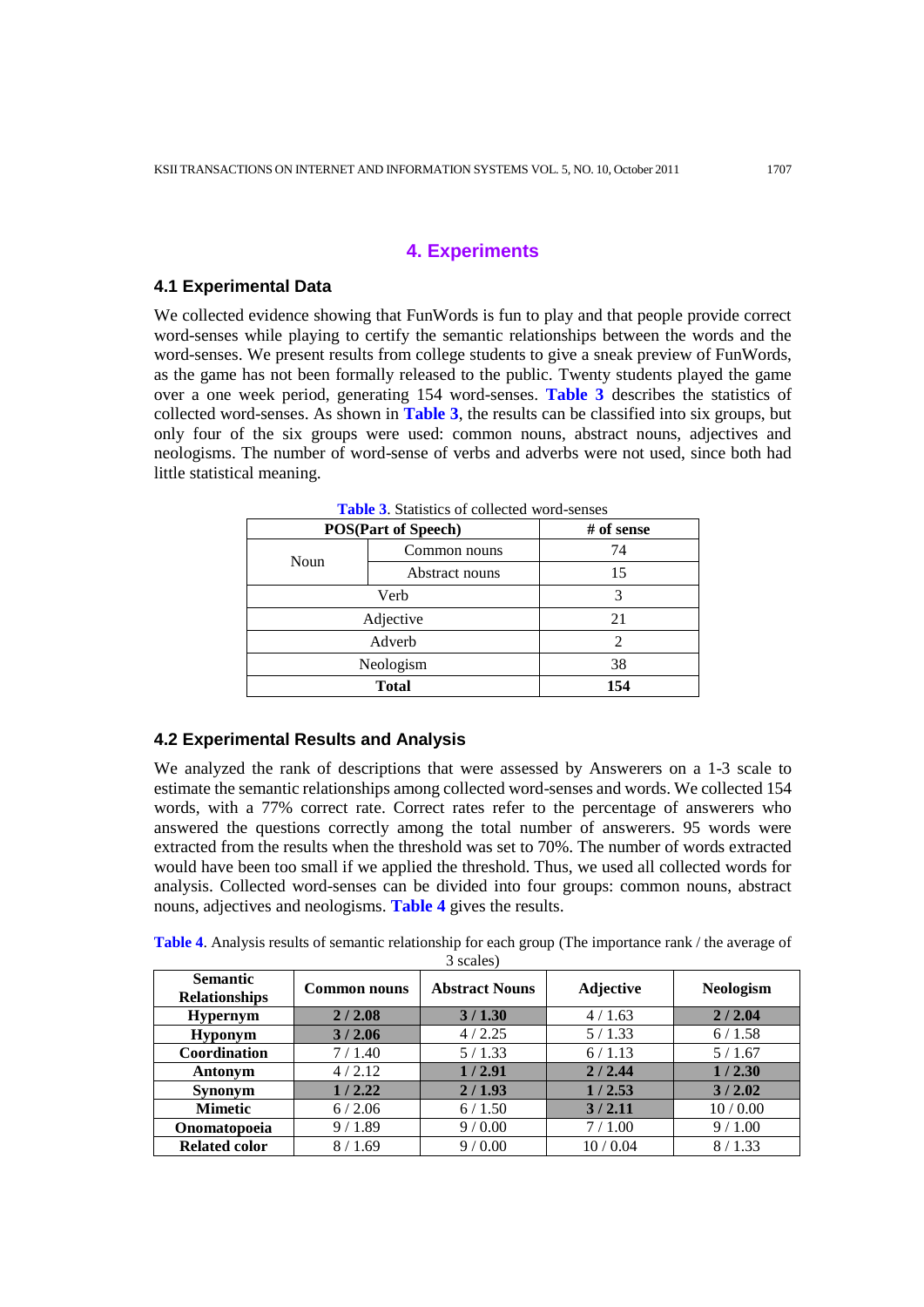| Related domain         | 5/2.05    | .50<br>б.  | 8/0.09 | 2.00    |
|------------------------|-----------|------------|--------|---------|
| <b>Related purpose</b> | 10 / 1.44 | 1.50<br>67 | 8/0.09 | .44     |
| Tags                   | 1/0.00    | 9/0.00     | / 0.00 | 10/0.00 |
| <b>Correct Rate</b>    | 79%       | 73%        | 55%    | 74%     |

As shown in **Table 4**, experimental results show interesting facts, as follow. Common nouns contain structural semantic relationships, such as hypernym and hyponym, which are highlighted. The descriptive and notable semantic relationships, such as synonyms and antonyms, are underlined more than the structural relationships, because abstract nouns express the abstract concept as words. As adjectives are words that help describe, identify, or quantify things, semantic relationships such as description illustration - for example, color, sound, etc. - and status, adjectives are expressed more. Finally, as neologism is a newly coined term, semantic relationships, such as description and characteristics, are emphasized.

The experiment's results can be utilized in prioritizing weights, for collecting and constructing semantic resources in the future. **Fig. 6** is an example of constructing a semantic network with semantic relations that have high correct rates from our experimental results. The weight means the multiplication of inverse of importance rank and correct rate. A higher weight signifies a stronger semantic relationship



**Fig. 6**. Semantic network representation of top rank words in each group (common nouns, abstract nouns, neologism and adjective, in order)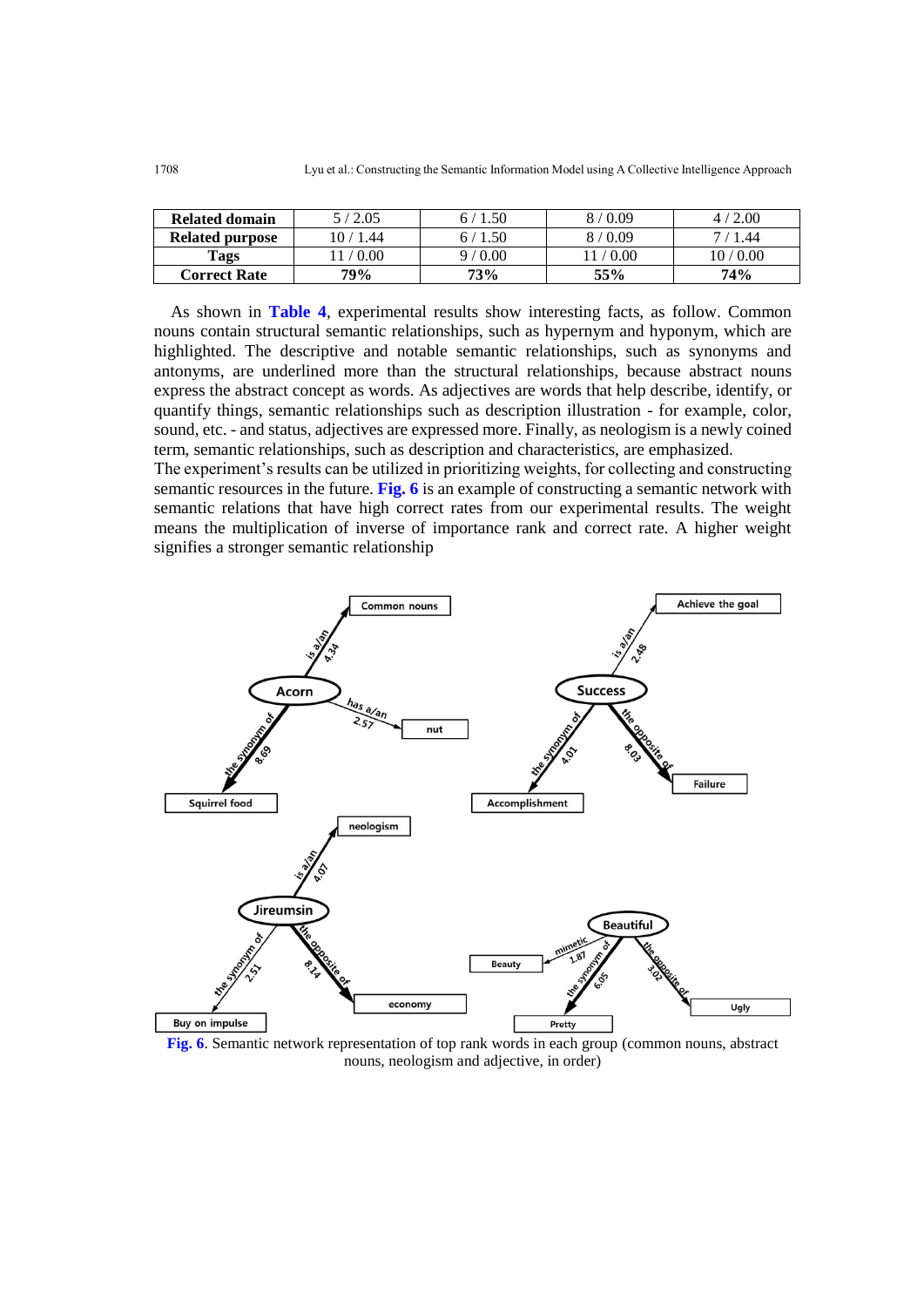# **5. Conclusion**

In this paper, we introduced FunWords, a GWAP (Games With A Purpose) approach, which uses human brain power, such as collective intelligence and human computation, to collect and annotate word-senses.

We utilized the 11 relationship templates in FunWords, and collected the 154 semantic relationships for a week from twenty college students. The results helped us recognize the features of the semantic relationships in the word-sense. The experiment clearly showed that the semantic relationships are emphasized differently in common nouns, abstract nouns, adjectives and neologisms. Common nouns, with the structural semantic relationships, such as hypernym and hyponym, are highlighted more. Abstract nouns, with descriptive and characteristic semantic relationships, such as synonym and antonym, are underlined more. Adjectives, with such semantic relationships as description and status, illustration - for example, color and sound - are expressed more. Finally, neologism, with the semantic relationships, such as description and characteristics, are emphasized.

From these analyses, we concluded that collecting different parts of speech or word classes requires different techniques. With these characteristics, weighting the semantic relationships can help reduce time and cost without considering unnecessary or slightly related factors, and improve the expressive power, such as readability with concentration on the weighted characteristics. Likewise, when constructing the semantic information model or ontology, the semantic relationships can be prioritized according to their weights. Very few attempts emphasizing the weighted semantic relationship have been made to construct the semantic information model or ontology. Applied our conclusion to construct the semantic information model or ontology, it can endow the model with expressive poser for the human's model readability, with effective cost-cutting and economy of time.

#### **References**

- [1] R. Davis, H. Shrobe, P. Szolovits, "What is a Knowledge Representation," *AI Magazine*, vol. 14, no. 1, pp. 17-33, 1993.
- [2] G.A. Miller, "WordNet: A Lexical Database for English," *Communications of the ACM*, vol. 38, no. 11, pp. 39-41, 1995. [Article \(CrossRefLink\)](http://dx.doi.org/10.1145/219717.219748)
- [3] N. Guarino, "Formal Ontology, Conceptual Analysis and Knowledge Representation," *International Journal of Human Computer Studies*, 1995. [Article \(CrossRefLink\)](http://dx.doi.org/10.1006/ijhc.1995.1066)
- [4] P. Spyns, A. de Moor, J. Vandenbussche, R. Meersman, "From Folksologies to Ontologies: How the Twain Meet," *Lecture Notes in Computer Science*, vol. 4275, pp. 735-755, 2006. [Article](http://dx.doi.org/10.1007/11914853_45)  [\(CrossRefLink\)](http://dx.doi.org/10.1007/11914853_45)
- [5] L. von Ahn, M. Kedia, M. Blum, "Verbosity: a game for collecting common-sense facts," in *Proc. of the SIGCHI conference on Human Factors in computing systems*, pp. 75-78, 2006. [Article](http://dx.doi.org/10.1145/1124772.1124784)  [\(CrossRefLink\)](http://dx.doi.org/10.1145/1124772.1124784)
- [6] L. von Ahn, "Games with a purpose," *Computer*, vol. 39, no. 6, pp. 92-94, 1999. [Article](http://dx.doi.org/10.1109/MC.2006.196)  [\(CrossRefLink\)](http://dx.doi.org/10.1109/MC.2006.196)
- [7] E.L.M. Law, L. von Ahn, R.B. Dannenberg, M. Crawford. "Tagatune: A game for music and sound annotation," in *Proc. of the International Conference on Music Information Retrieval*, pp. 361-364, 2003.
- [8] D.B. Lenat, "CYC: A Large-Scale Investment in Knowledge Infrastructure," *ACM Communications*, vol. 38, no. 11, pp. 32-28, 1995. [Article \(CrossRefLink\)](http://dx.doi.org/10.1145/219717.219745)
- [9] G.A. Miller, "WordNet: a lexical database for English," *ACM Bibliometrics*, vol. 38, no. 11, pp. 39-41, 1995. [Article \(CrossRefLink\)](http://dx.doi.org/10.1145/219717.219748)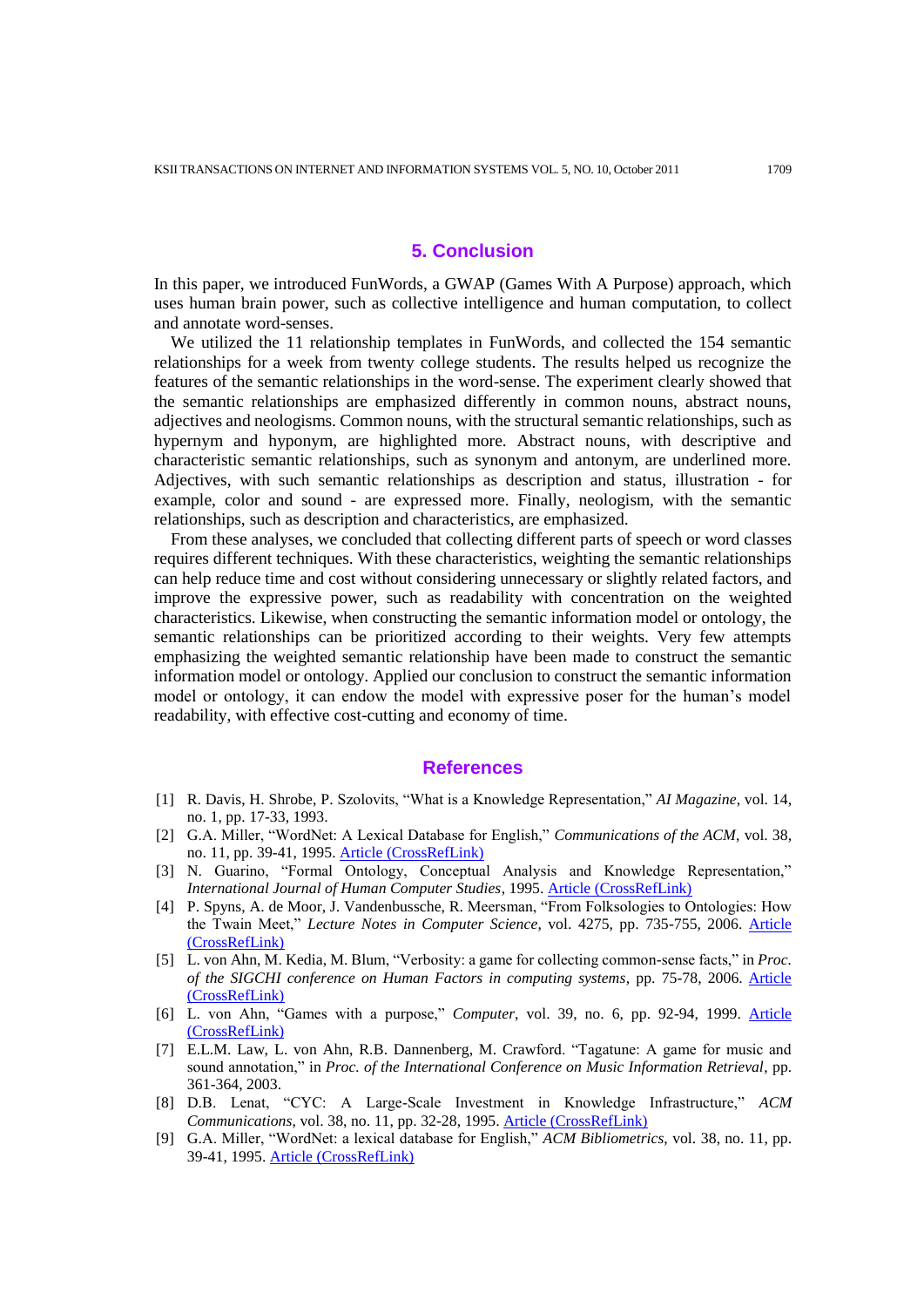- [10] G.A. Miller, R. Beckwith, C. Fellbaum, D. Gross4, K.J. Miller, "Introduction to WordNet: An On-line Lexical Database," *International Journal of Lexicography*, vol. 24, no. 2, pp. 235-244, 1990. [Article \(CrossRefLink\)](http://dx.doi.org/10.1093/ijl/3.4.235)
- [11] E. Navarro, F. Sajous, B. Gaume, L. Prévot, H. ShuKai, K. Tzu-Yi, P. Magistry, H. Chu-Ren, "Wiktionary and NLP: improving synonymy networks," in *Proc. of the 2009 Workshop on The People's Web Meets NLP: Collaboratively Constructed Semantic Resources*, pp. 19-27, 2009.
- [12] T. Zesch, C. Müller, I. Gurevych, "Extracting Lexical Semantic Knowledge from Wikipedia and Wiktionary," in *Proc. of the Conference on Language*, pp. 1646-1652, 2008.
- [13] L. von Ahn, L. Dabbish, "Designing games with a purpose," *ACM Communications*, vol. 51, no. 8, pp. 58-67, 2008. [Article \(CrossRefLink\)](http://dx.doi.org/10.1145/1378704.1378719)
- [14] L. von Ahn, L. Dabbish, "Labeling images with a computer game," in *Proc. of the SIGCHI Conference on Human factors in computing systems*, pp. 319-326, 2004. [Article \(CrossRefLink\)](http://dx.doi.org/10.1145/985692.985733)
- [15] B. Hladká, J. Mírovský, P. Schlesinger, "Play the Language: Play Coreference," in *Proc. of the ACL-IJCNLP Conference*, pp. 209-212, 2009.
- [16] C.A. Bean, R. Green, "Relationships in the organization of knowledge," *Kluwer Academic Publichers*, 2001.
- [17] R. Green, C.A. Bean, S.H. Myaeng, "The semantics of relationships: an interdisciplinary perspective," *Kluwer Academic Publichers*, 2001.
- [18] B. Rosario, M. Hearst, "Classifying the Semantic Relations in Noun Compounds via a Domain-Specific Lexical Hierarchy," in *Proc. of the Conference on Empirical Methods in Natural Language Processing*, pp.82-90, 2001.



**Kigon Lyu** is a Ph.D. cadidate in the Department of Computer Science Education at Korea University, in Seoul, Korea. He received his B.S. and M.S. degrees in in Computer Engineering from the Baekseok University and Hanshin University, in 2006 and 2008, respectively. His research interests include knowledge representation, human computation and affective computing.



**Jungyong Lee** is a research engineer in LG Eletronics. He received his B.S. degree from Kyungwon University and his M.S. degree in Department of Computer Science Education from Korea University, Seoul, in 2008 and2011. His research interests is smart device based learning.